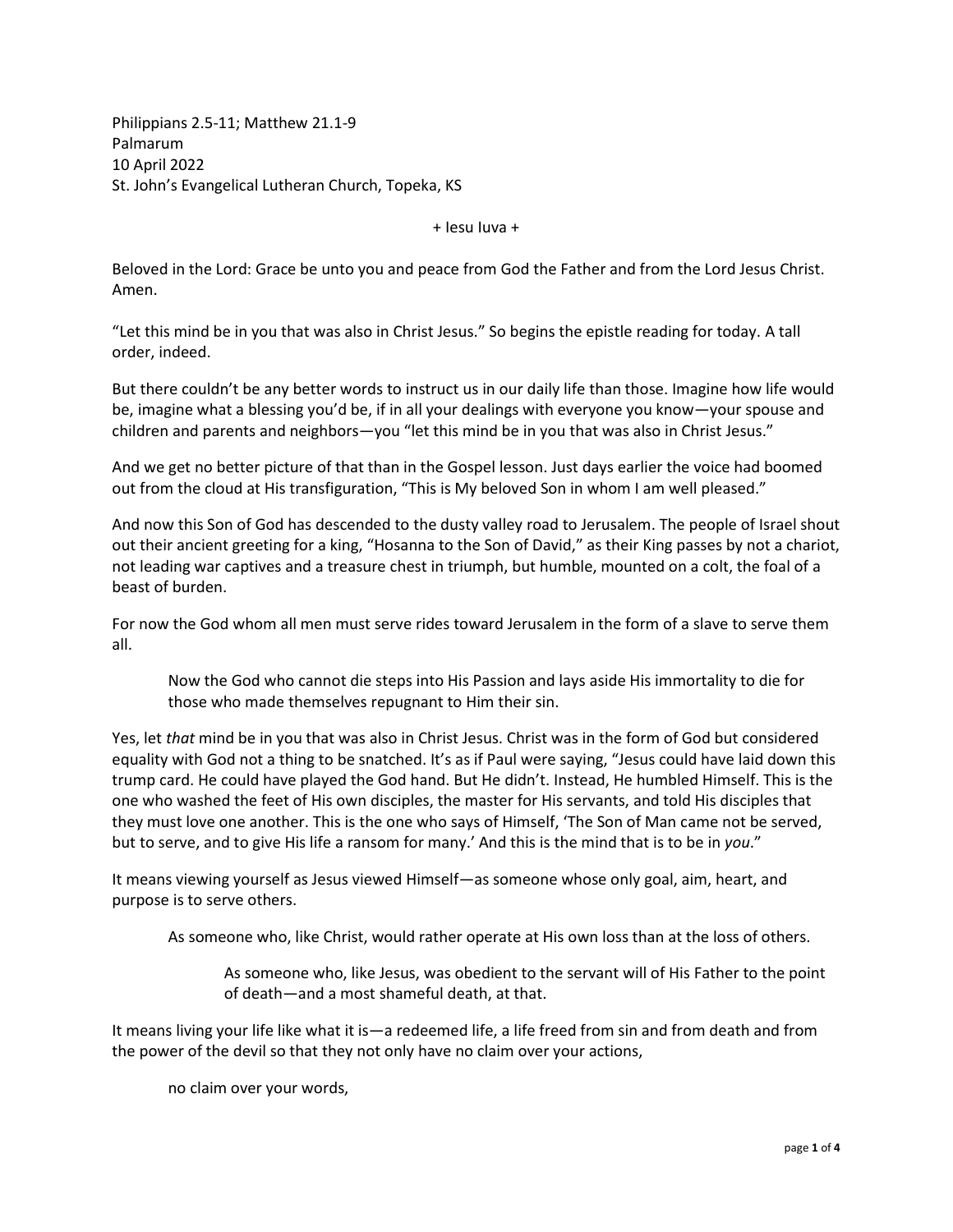no claim even over your *thoughts*, so that every word and action springs from pure compassion and mercy toward others.

\*\*\*\*\*

This shouldn't surprise us. After all, Jesus said, "Whoever would come after Me, let him take up his cross and follow Me."

Your life, redeemed by the Cross of Christ, must also be conformed to the cross of Christ. And that means living faithfully in your vocation. It means not taking the apparently easy, but sinful, way out of sticky situations, but staying in your vocation and loving your neighbor as yourself.

It means swallowing hard and taking your lumps. It means having infinite patience with those you deal with every day.

It means putting to death the flesh that seeks its own best interests and not those of your neighbor.

It means being conformed more and more every day to the sufferings of Jesus, who was obedient to the point of the death, even the death of the cross.

But in you this work has only just been begun. The Lord's humility is a perfect humility. Infinitely merciful and patient that forgives sins. Ours falls far short. It's imperfect, sullied by selfishness, selfassertion, unwarranted pride, and sin.

## \*\*\*\*\*

It's precisely to and among people like us, and *for* people like us, that the Lord comes in His humility. That's what Jesus' triumphal entry into Jerusalem on Palm Sunday is all about. The people who acclaim Him with shouts of "Hosanna to the Son of David!" and with cries of "Blessed is He who comes in the Lord! Hosanna in the highest!" are people just like you and me—called to lives of sanctified holiness. Called to the life of the redeemed people of God, made holy by His Word and holy living. Called to follow the 10 Commandments, the truest expression of love for God, the highest statement of selflessness and service to neighbor.

But like you, they, too, failed.

So their cry of Hosanna, then, is no cry of victory.

It's a cry of defeat—their own defeat.

It's a cry that recognizes their own imperfect, selfish, self-assertive, self-centered "love" for neighbor.

It's their cry of despair in themselves as they hold themselves against the mirror Paul points to, "Let this mind be in you that was in Christ Jesus," as that humble God-Man passes before them.

Their cry says nothing about what they've done; it's a plea for mercy to the Lord; "Hosanna! Save us!"

And their cry was well-aimed.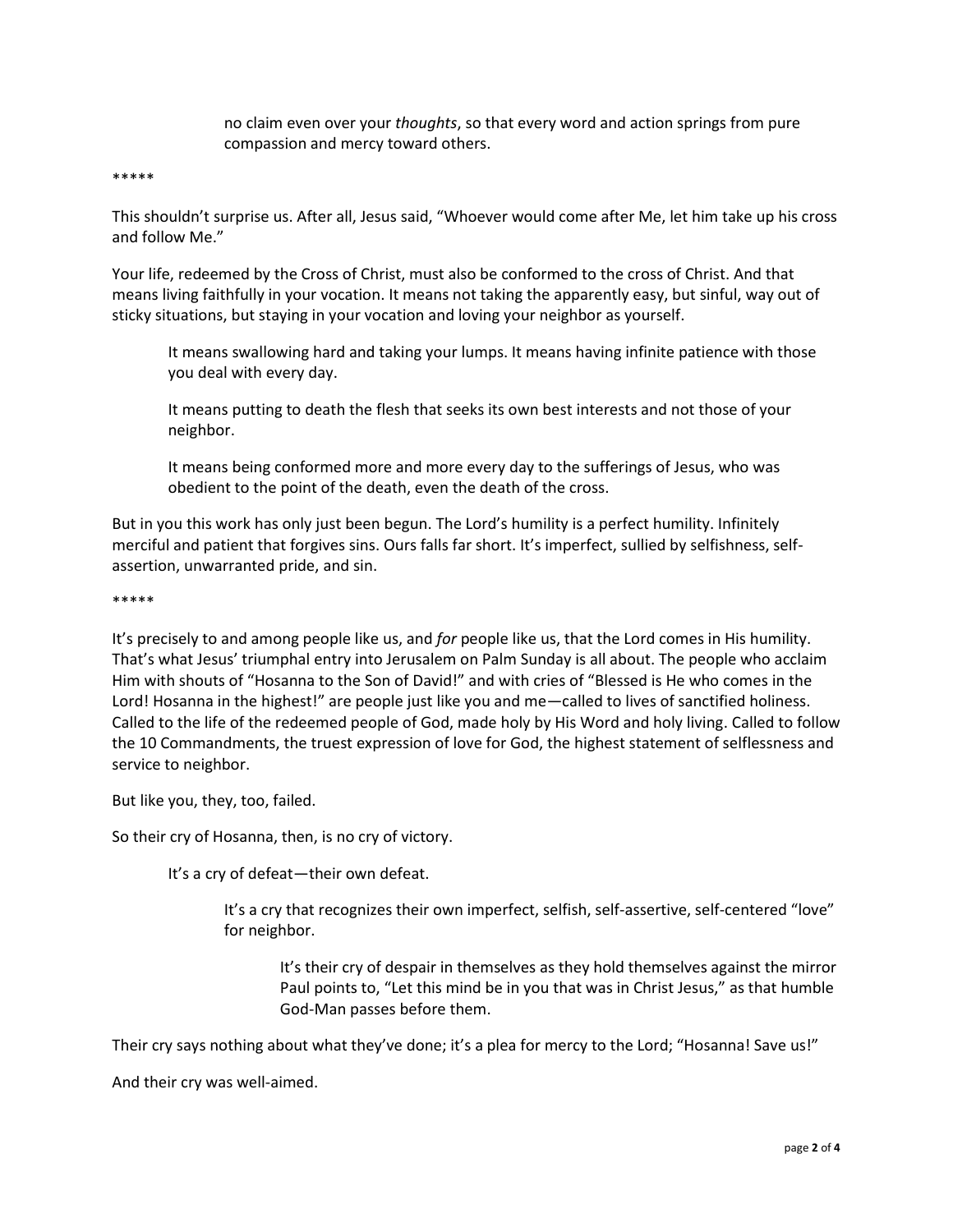For four days before His Passion for us all, the Lord rode into Jerusalem as *the* Paschal Lamb, the Lamb of God who bears the sins of the world. For on this very day, the  $10<sup>th</sup>$  of the Hebrew month of Nisan, every year for 1,478 years in a row, beginning with the Exodus, the Jews had chosen from their flocks a one-year-old male lamb, perfect, without blemish, without broken bone.

Four days later on the Passover they slit the lamb's neck, drained his blood into bowl, and then painted their doorframes with it on a brush of hyssop.

The lamb's death for their lives;

the lamb's blood that theirs not be shed;

the lamb's flesh as their meal of deliverance from the last plague, the midnight of death that touched every household in Egypt but theirs.

Four days before His Passion for us all, on the highest, the greatest 10<sup>th</sup> of Nisan, Palm Sunday, today, the Son of God stepped forth and presented Himself to His own people, to the world, as the Greater Lamb, who sheds His blood for the sin of the world.

This is His great humility.

This is the great condescension of God.

This is how greatly God loves His creation.

To spare His people from death in Egypt, He gave them the blood of a lamb—its life for theirs.

To spare the world from its sin and death, once for all, He now gives the Greater Lamb, His own Son.

No cheap gift, this. This isn't the kind of lamb that if you sacrifice it this year, there'll be another one next year for the Passover. This is the once-for-all Lamb of God. It's His perfect life for their imperfect; it's His guiltless blood instead of theirs.

Even more, it's His perfect life for *your* imperfect and His guiltless blood instead of *yours.* 

That's what the crowds shouting Hosanna! Save us! knew and saw and believed.

In Him they saw the great, condescending humility of the Son of God. In perfect obedience to the Law that is, in perfect, selfless love for His creation—the Son of God stepped forth as the Greater Passover Lamb to give His life for theirs. Here the Son of God came in a love for them they could never quite muster for the other.

In perfect faith and trust in the will of His Father this Lamb sought only good for the other at the expense of self. The redemption of His people from sin and the devil's power at the cost of His own blood. The rescue from death and hell by suffering hell in His Passion and succumbing to death on His holy Cross.

Here was the Lord of His creation who to serve it took on the form of a slave. And in perfect obedience to the Father the sinless Son of God made Himself to be sin and a curse in our place so that His cry of dereliction, "Eli, eli, lama sabachthani, My God, My God, why have you forsaken Me?" would never have to be uttered from the lips of His beloved creatures. Hosanna! Save us! indeed!